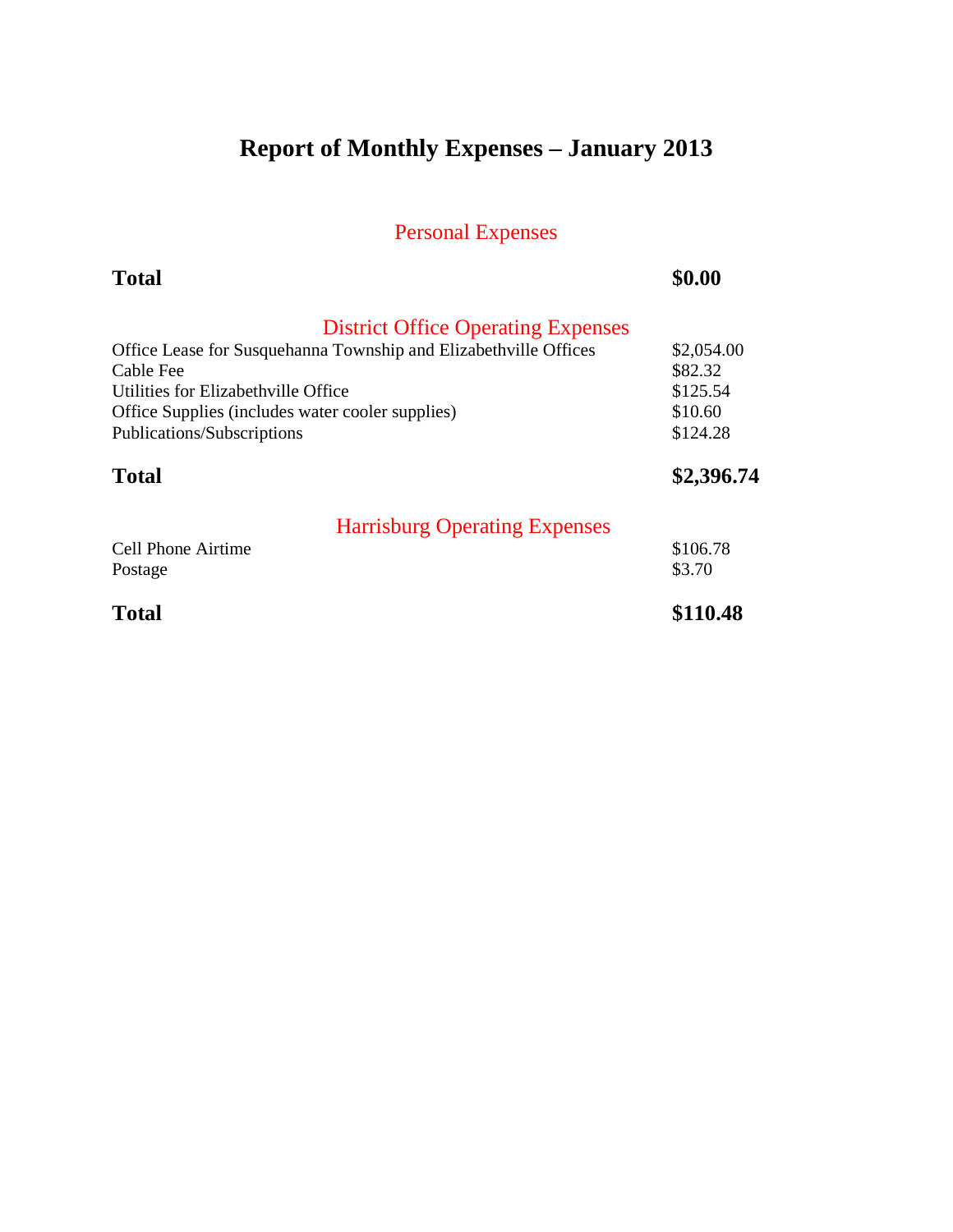# **Report of Monthly Expenses – February 2013**

| <b>Personal Expenses</b>                                                                                                                                                                                                     |                                                           |
|------------------------------------------------------------------------------------------------------------------------------------------------------------------------------------------------------------------------------|-----------------------------------------------------------|
| Reimbursement for personal mileage:<br>To and from area outside Harrisburg<br>Parking and tolls                                                                                                                              | \$173.43<br>\$28.18                                       |
| <b>Total</b>                                                                                                                                                                                                                 | \$201.61                                                  |
| <b>District Office Operating Expenses</b><br>Office Lease for Susquehanna Township and Elizabethville Offices<br>Cable Fee<br>Office Supplies (includes water cooler supplies)<br>Publications/Subscriptions<br><b>Total</b> | \$2,154.00<br>\$82.32<br>\$76.62<br>\$65.00<br>\$2,377.94 |
| <b>Harrisburg Operating Expenses</b><br><b>Cell Phone Airtime</b><br>Postage                                                                                                                                                 | \$106.21<br>\$48.85                                       |
| <b>Total</b>                                                                                                                                                                                                                 | \$155.06                                                  |
|                                                                                                                                                                                                                              |                                                           |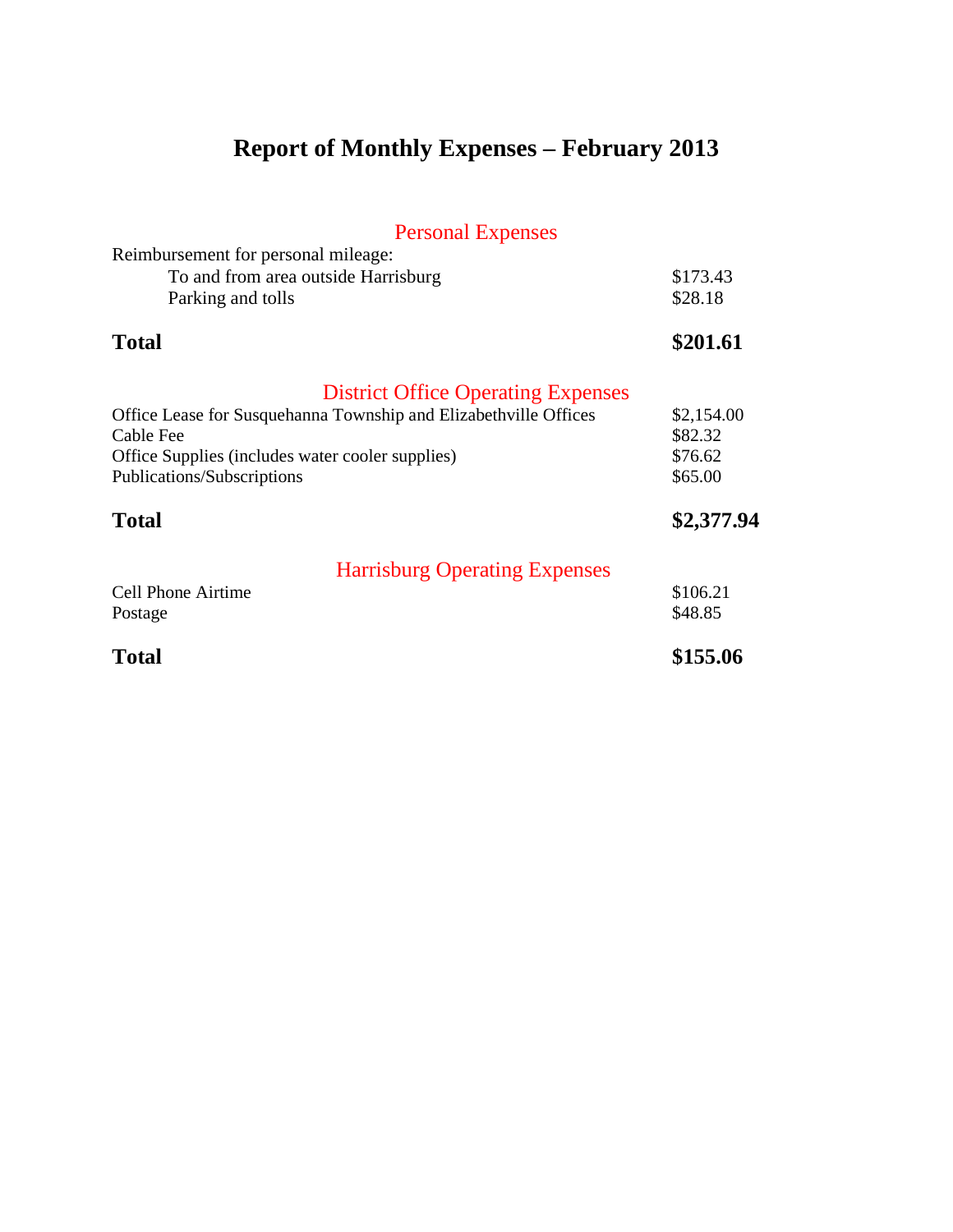# **Report of Monthly Expenses – March 2013**

| <b>Personal Expenses</b>                                                   |            |
|----------------------------------------------------------------------------|------------|
| Reimbursement for personal mileage:<br>To and from area outside Harrisburg | \$98.31    |
| <b>Total</b>                                                               | \$98.31    |
| <b>District Office Operating Expenses</b>                                  |            |
| Office Lease for Susquehanna Township and Elizabethville Offices           | \$2,079.00 |
| <b>Cleaning Services</b>                                                   | \$60.00    |
| Other Supplies (outdoor lights)                                            | \$16.07    |
| <b>Utilities</b>                                                           | \$65.24    |
| <b>Total</b>                                                               | \$2,220.31 |
| <b>Harrisburg Operating Expenses</b>                                       |            |
| <b>Cell Phone Airtime</b>                                                  | \$101.59   |
| Postage                                                                    | \$15.20    |
| <b>Bulk Mail</b>                                                           | \$153.70   |
| Flags                                                                      | \$25.22    |
| <b>Total</b>                                                               | \$295.71   |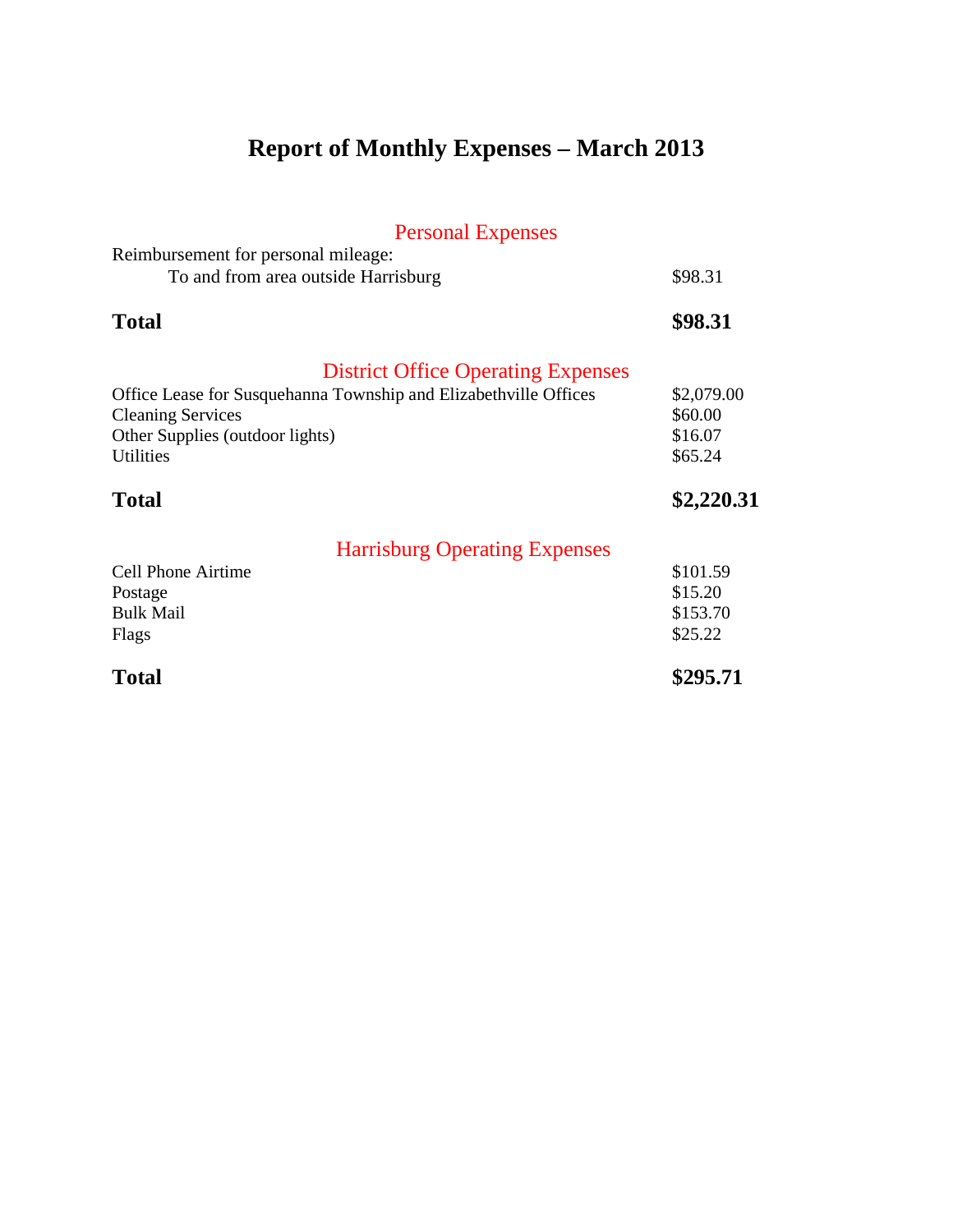### **Report of Monthly Expenses – April 2013**

### Personal Expenses Reimbursement for personal mileage: To and from area outside Harrisburg \$156.50 **Total \$156.50** District Office Operating Expenses Office Lease for Susquehanna Township and Elizabethville Offices \$2,079.00 Cable Fee \$92.32 Office Supplies (includes water cooler supplies) \$21.52 Utilities \$320.63 Total \$2,513.47 Harrisburg Operating Expenses Cell Phone Airtime  $$203.10$ Bulk Mail **Samuel Community State Service State State State State State State State State State State State State State State State State State State State State State State State State State State State State State State** Postage \$20.46 Staff Mileage \$76.79 Site Rental (Cherry Blossom Festival-Millersburg) \$35.00

Flags  $\$48.52$ Food (Legislative Spaghetti Dinner) \$1,085.00

**Total \$1,968.76**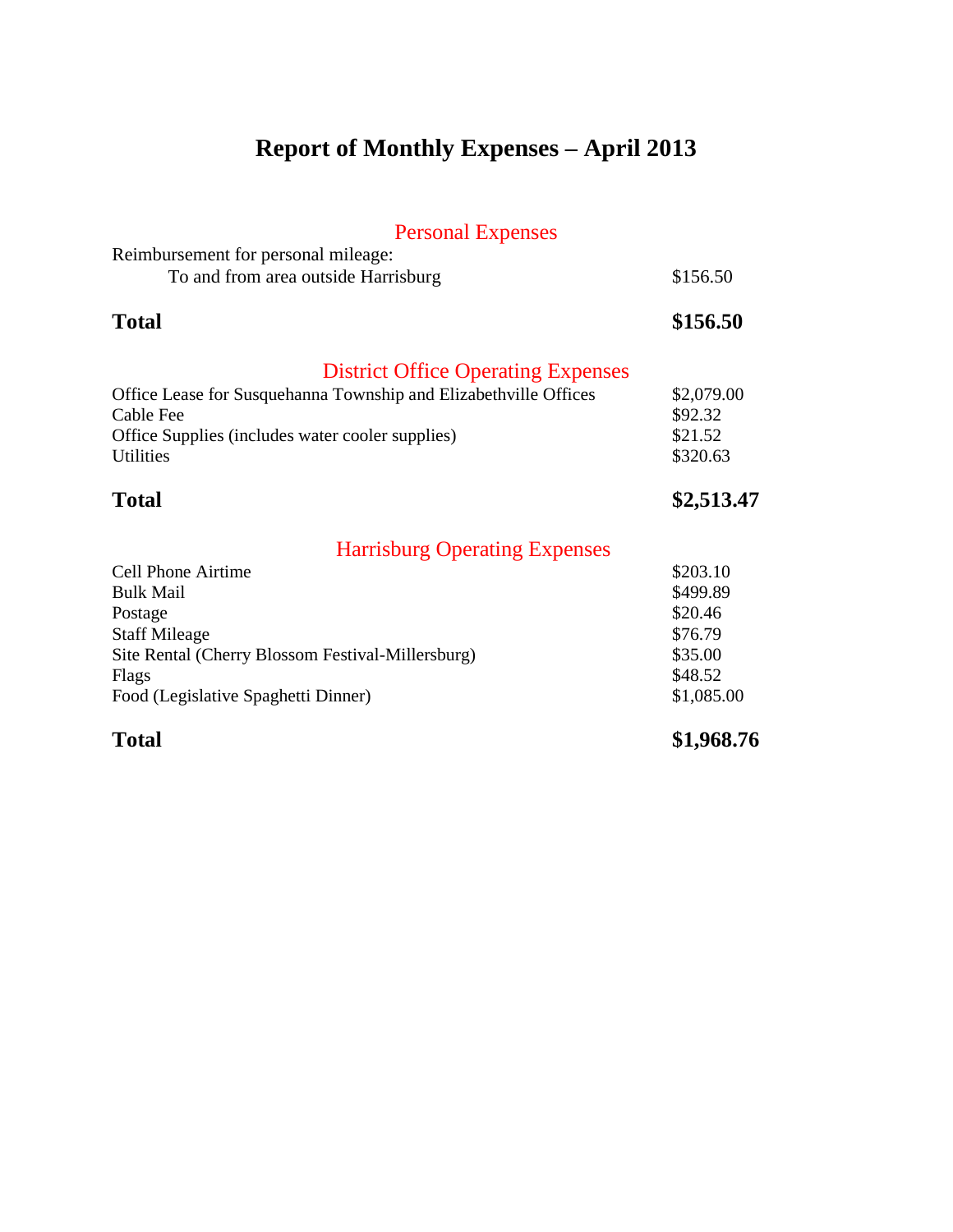# **Report of Monthly Expenses – May 2013**

| <b>Total</b>                                                     | \$0.00     |
|------------------------------------------------------------------|------------|
| <b>District Office Operating Expenses</b>                        |            |
| Office Lease for Susquehanna Township and Elizabethville Offices | \$2,079.00 |
| Publications/Subscriptions                                       | \$141.08   |
| Office Supplies (includes water cooler supplies)                 | \$10.60    |
| <b>Staff Mileage</b>                                             | \$136.74   |
| Utilities                                                        | \$71.37    |
| <b>Total</b>                                                     | \$2,438.79 |
| <b>Harrisburg Operating Expenses</b>                             |            |
| Cell Phone Airtime                                               | \$101.59   |
| Site Rental (legislative event)                                  | \$25.00    |
| Postage                                                          | \$29.14    |
| <b>Total</b>                                                     | \$155.73   |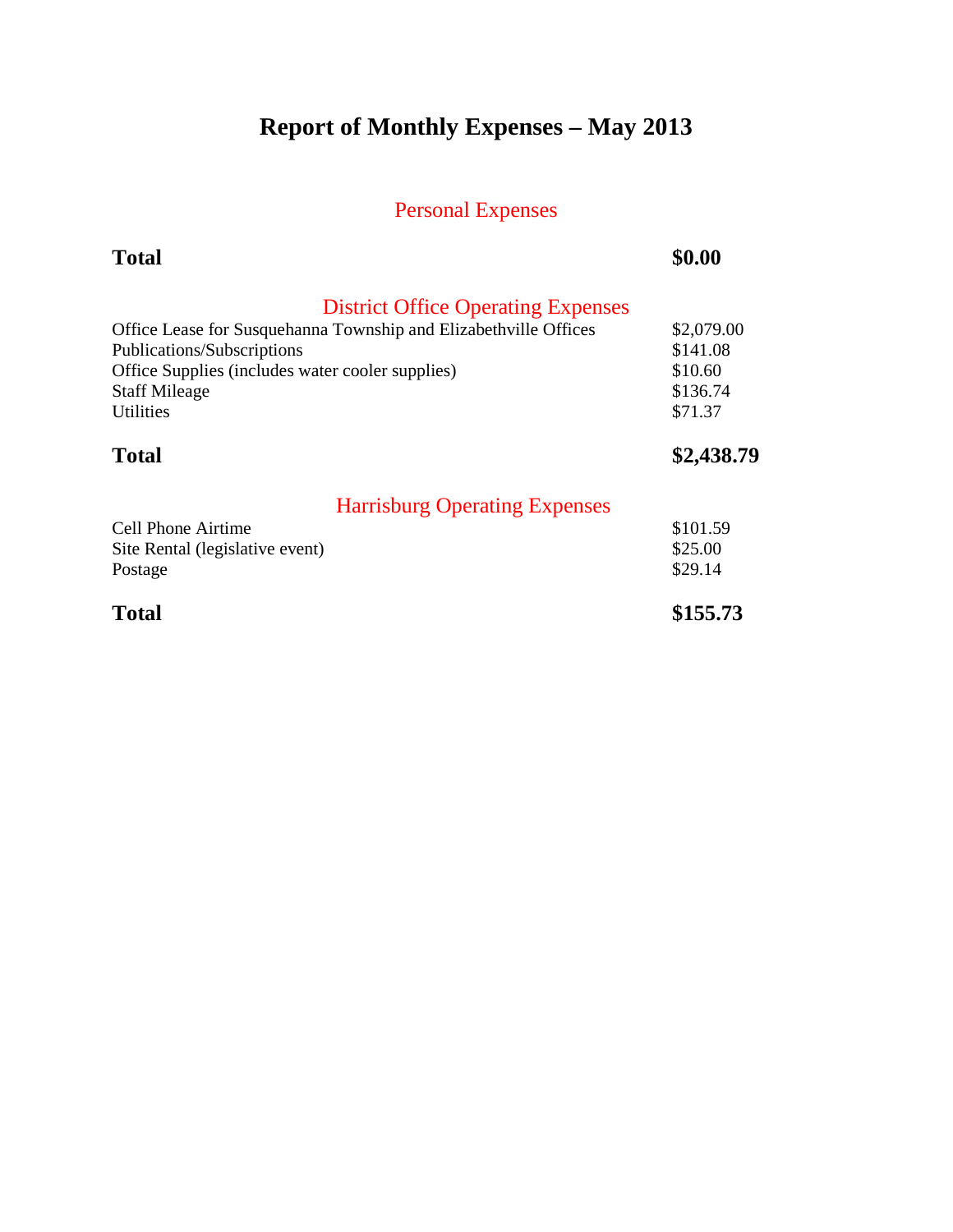# **Report of Monthly Expenses – June 2013**

| Reimbursement for personal mileage:                              |            |
|------------------------------------------------------------------|------------|
| To and from area outside Harrisburg                              | \$172.33   |
| <b>Total</b>                                                     | \$172.33   |
| <b>District Office Operating Expenses</b>                        |            |
| Office Lease for Susquehanna Township and Elizabethville Offices | \$2,079.00 |
| Publications/Subscriptions                                       | \$77.48    |
| Office Supplies (includes water cooler supplies)                 | \$10.60    |
| <b>Staff Mileage</b>                                             | \$180.69   |
| <b>Utilities</b>                                                 | \$203.30   |
| <b>Total</b>                                                     | \$2,551.07 |
| <b>Harrisburg Operating Expenses</b>                             |            |
| Cell Phone Airtime                                               | \$321.42   |
| <b>Bulk Mail</b>                                                 | \$661.48   |
| Postage                                                          | \$29.27    |
| <b>Total</b>                                                     | \$1,012.17 |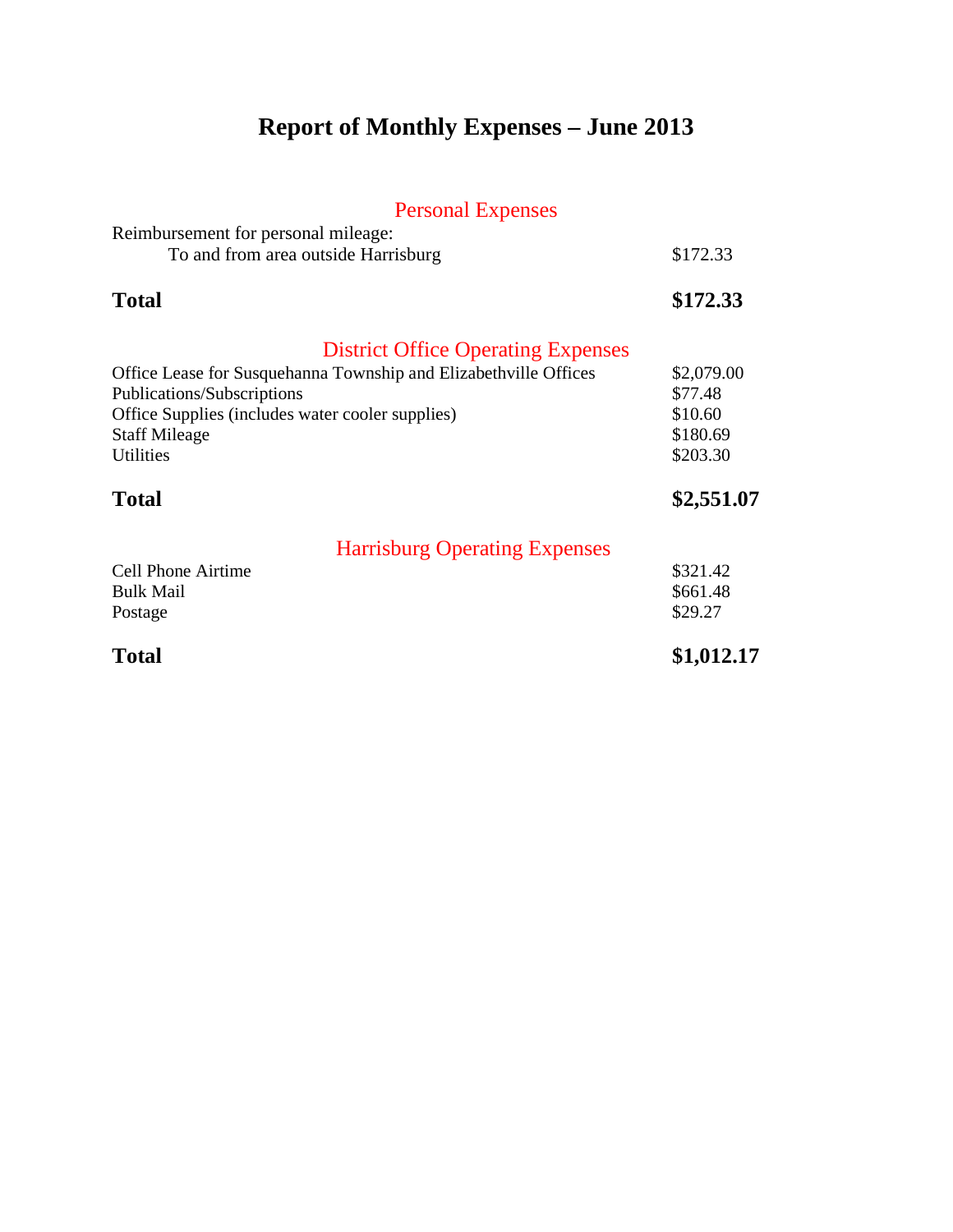# **Report of Monthly Expenses – July 2013**

| <b>Personal Expenses</b>                                                                                                                                                                              |                                                       |
|-------------------------------------------------------------------------------------------------------------------------------------------------------------------------------------------------------|-------------------------------------------------------|
| Reimbursement for personal mileage:<br>To and from area outside Harrisburg<br><b>Reimbursement for Meals:</b><br>For Attending Meeting Outside Harrisburg Region                                      | \$129.39<br>\$30.91                                   |
|                                                                                                                                                                                                       |                                                       |
| <b>Total</b>                                                                                                                                                                                          | \$160.30                                              |
| <b>District Office Operating Expenses</b><br>Office Lease for Susquehanna Township and Elizabethville Offices<br><b>Utilities</b><br>Office Supplies (includes water cooler supplies)<br><b>Total</b> | \$2,079.00<br>\$95.45<br>\$10.60<br>\$2,185.05        |
| <b>Harrisburg Operating Expenses</b>                                                                                                                                                                  |                                                       |
| Postage<br><b>Bulk Mail</b><br>Flags<br>Food (Legislative Spaghetti Dinner)<br>Parking and Tolls                                                                                                      | \$39.96<br>\$156.58<br>\$28.47<br>\$550.97<br>\$24.18 |
| <b>Total</b>                                                                                                                                                                                          | \$800.16                                              |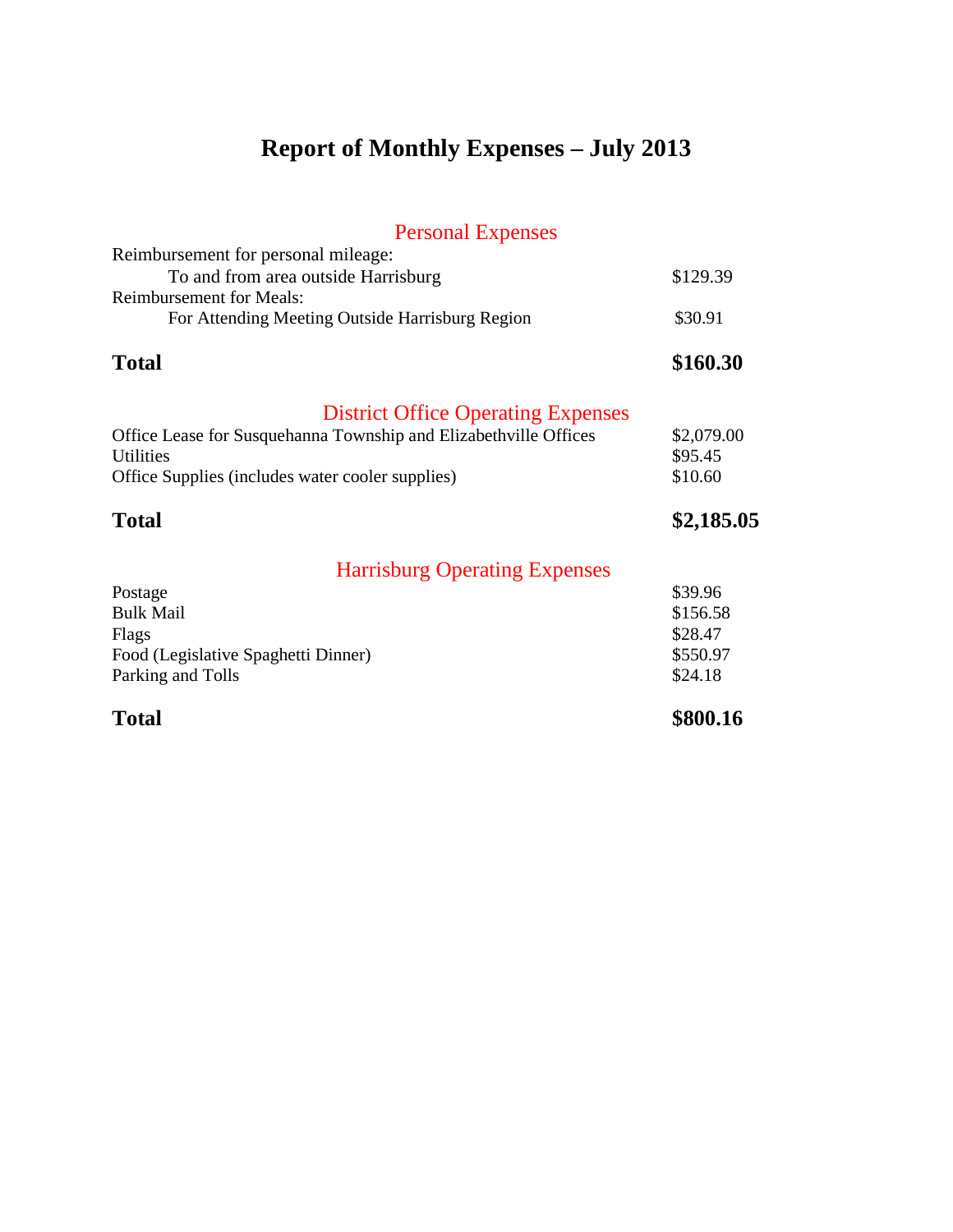## **Report of Monthly Expenses – August 2013**

| <b>Total</b>                                                                                                                           | \$0.00                                                             |
|----------------------------------------------------------------------------------------------------------------------------------------|--------------------------------------------------------------------|
| <b>District Office Operating Expenses</b>                                                                                              |                                                                    |
| Office Lease for Susquehanna Township and Elizabethville Offices<br><b>Utilities</b>                                                   | \$2,079.00<br>\$224.97                                             |
| <b>Total</b>                                                                                                                           | \$2,303.97                                                         |
| <b>Harrisburg Operating Expenses</b>                                                                                                   |                                                                    |
| Cell Phone Airtime<br>Site Rental (Veterans Event)<br><b>Staff Meals</b><br>Postage<br><b>Bulk Mail</b><br>Condolences/Congratulations | \$137.71<br>\$175.00<br>\$10.82<br>\$5.48<br>\$4,627.03<br>\$31.53 |
| <b>Total</b>                                                                                                                           | \$4,987.43                                                         |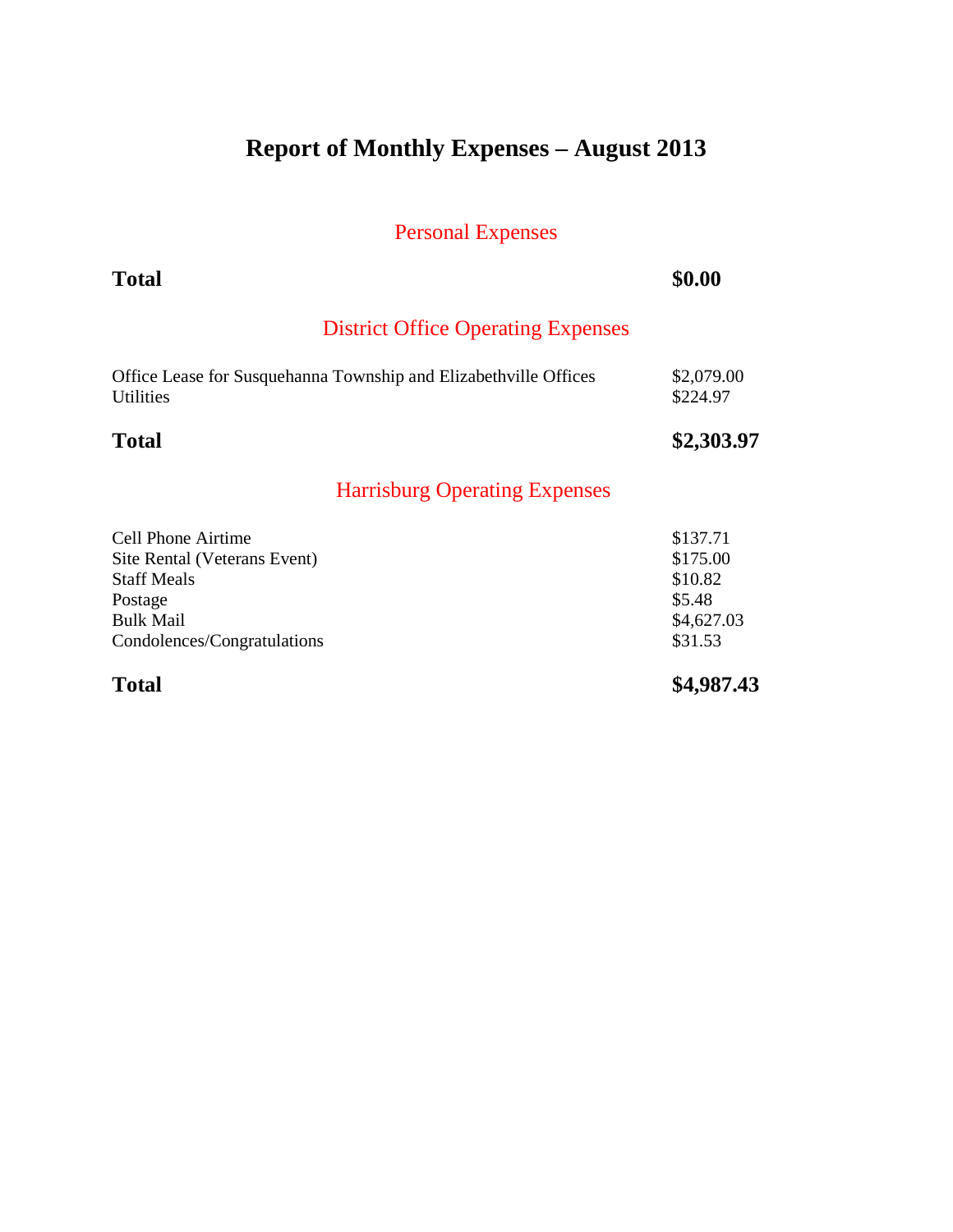## **Report of Monthly Expenses – September 2013**

### Personal Expenses

| <b>Total</b>                                                               | \$211.88 |
|----------------------------------------------------------------------------|----------|
| Reimbursement for personal mileage:<br>To and from area outside Harrisburg | \$211.88 |

### District Office Operating Expenses

| \$2,079.00<br>Office Lease for Susquehanna Township and Elizabethville Offices<br>\$362.68<br><b>Utilities</b><br>\$146.10<br>Office Supplies (includes water cooler supplies) | <b>Total</b> | \$2,587.78 |
|--------------------------------------------------------------------------------------------------------------------------------------------------------------------------------|--------------|------------|
|                                                                                                                                                                                |              |            |

| <b>Total</b>                                               | \$2,076.80 |
|------------------------------------------------------------|------------|
| <b>Bulk Mail</b>                                           | \$800.85   |
| Postage                                                    | \$9.54     |
| Refreshments (Senior Expo)                                 | \$382.94   |
| Site Rentals (Senior Expo, Northern Dauphin Fall Festival) | \$75.00    |
| Plaques, etc.                                              | \$532.95   |
| <b>Cell Phone Airtime</b>                                  | \$275.52   |
|                                                            |            |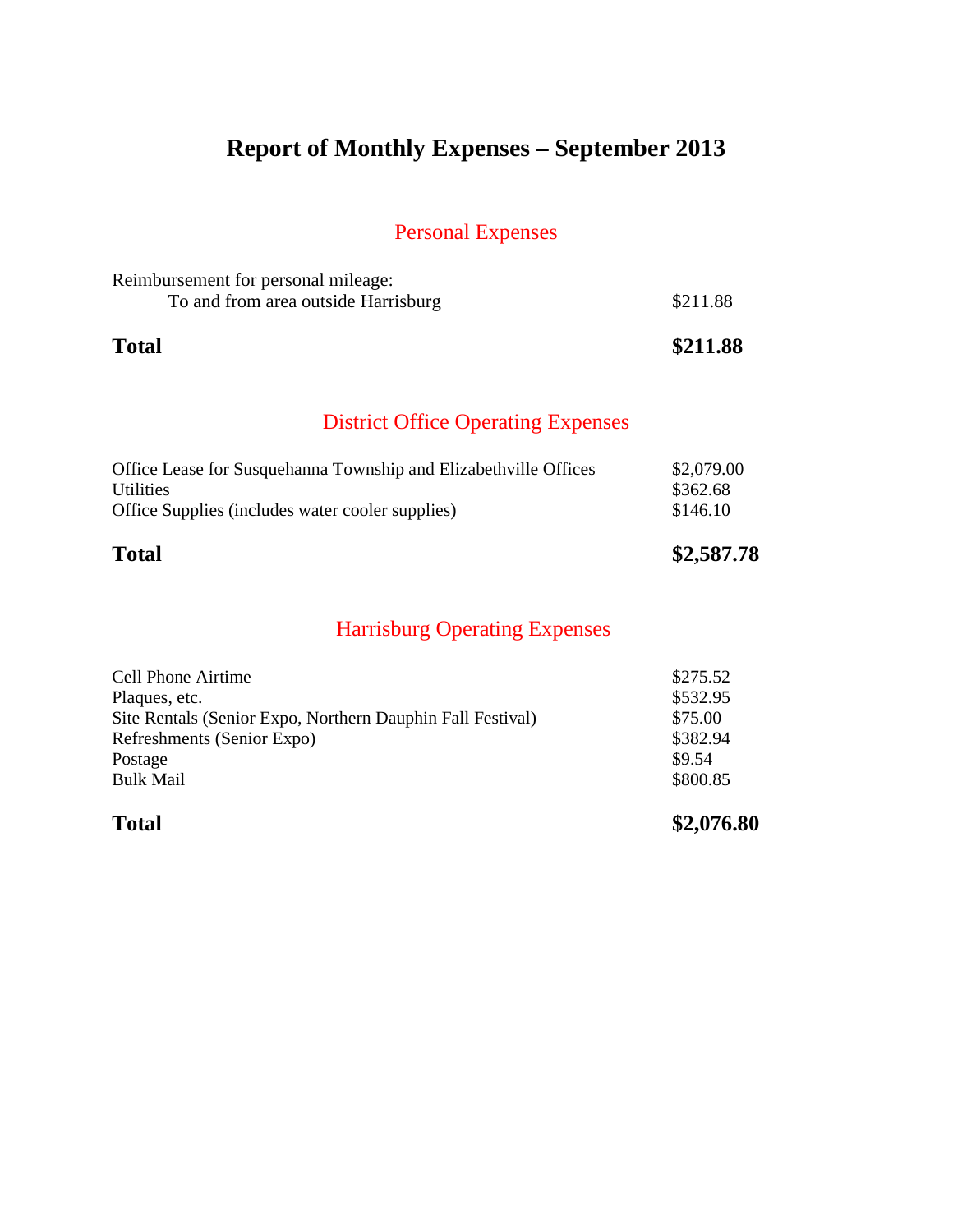## **Report of Monthly Expenses – October 2013**

### Personal Expenses

| <b>Total</b>                                                               | \$157.21 |
|----------------------------------------------------------------------------|----------|
| Reimbursement for personal mileage:<br>To and from area outside Harrisburg | \$157.21 |

### District Office Operating Expenses

| <b>Total</b>                                                     | \$2,366.95 |
|------------------------------------------------------------------|------------|
| Publications/Subscriptions                                       | \$65.00    |
| <b>Utilities</b>                                                 | \$76.65    |
| Office Supplies (includes water cooler supplies)                 | \$50.85    |
| Cable Fee                                                        | \$95.45    |
| Office Lease for Susquehanna Township and Elizabethville Offices | \$2,079.00 |

| <b>Total</b>                                       | \$795.83 |
|----------------------------------------------------|----------|
| <b>Bulk Mail</b>                                   | \$152.11 |
| Postage                                            | \$27.72  |
| Other Transportation Expense (Senior Expo Shuttle) | \$87.00  |
| Site Rental (Senior Expo)                          | \$529.00 |
|                                                    |          |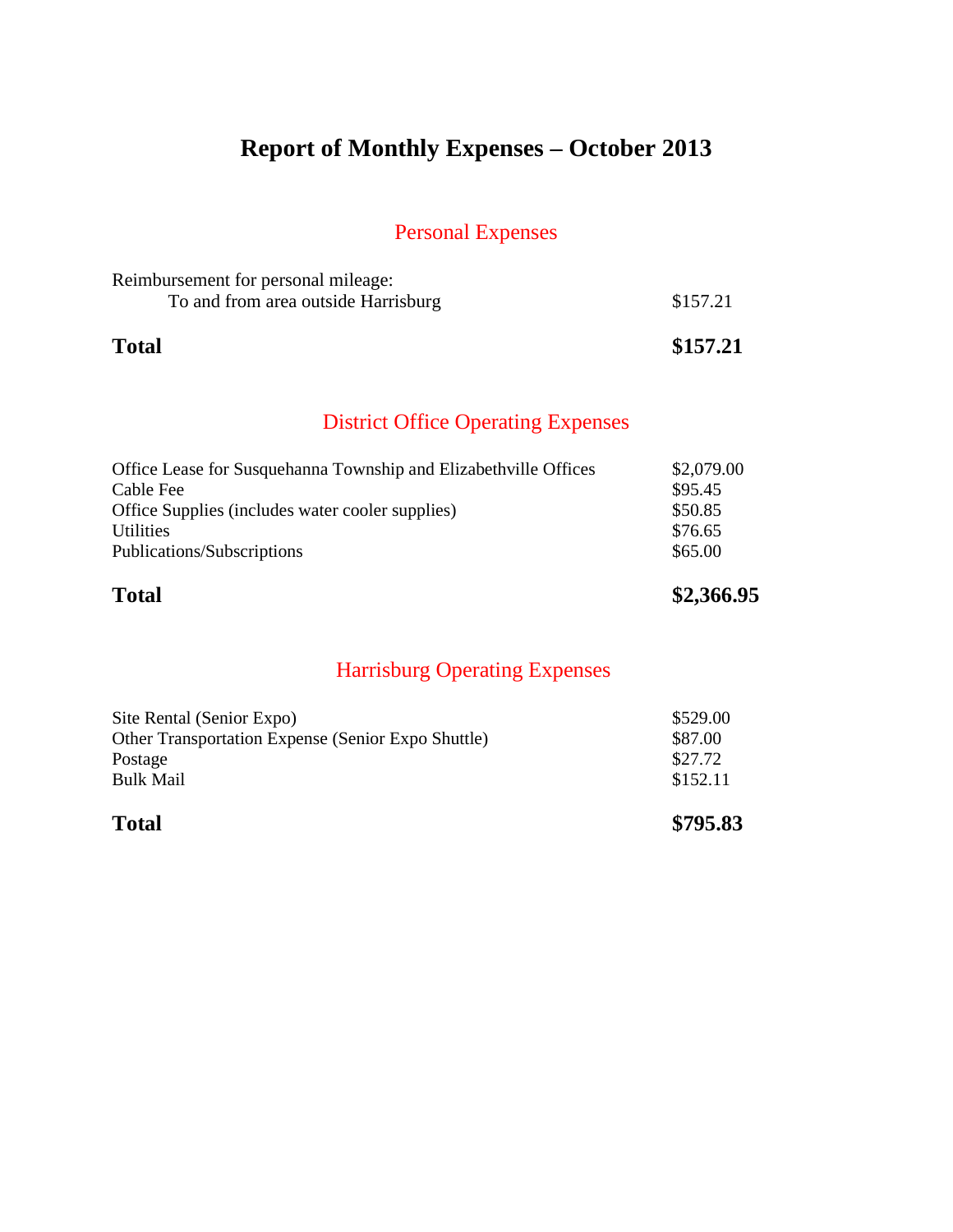## **Report of Monthly Expenses – November 2013**

### Personal Expenses

| <b>Total</b>                        | \$79.67 |
|-------------------------------------|---------|
| To and from area outside Harrisburg | \$79.67 |
| Reimbursement for personal mileage: |         |

### District Office Operating Expenses

| \$128.60   |
|------------|
| \$238.58   |
| \$56.77    |
| \$60.00    |
| \$10.60    |
| \$95.45    |
| \$2,079.00 |
|            |

| \$340.11            |
|---------------------|
| \$131.11            |
| \$137.80<br>\$71.20 |
|                     |